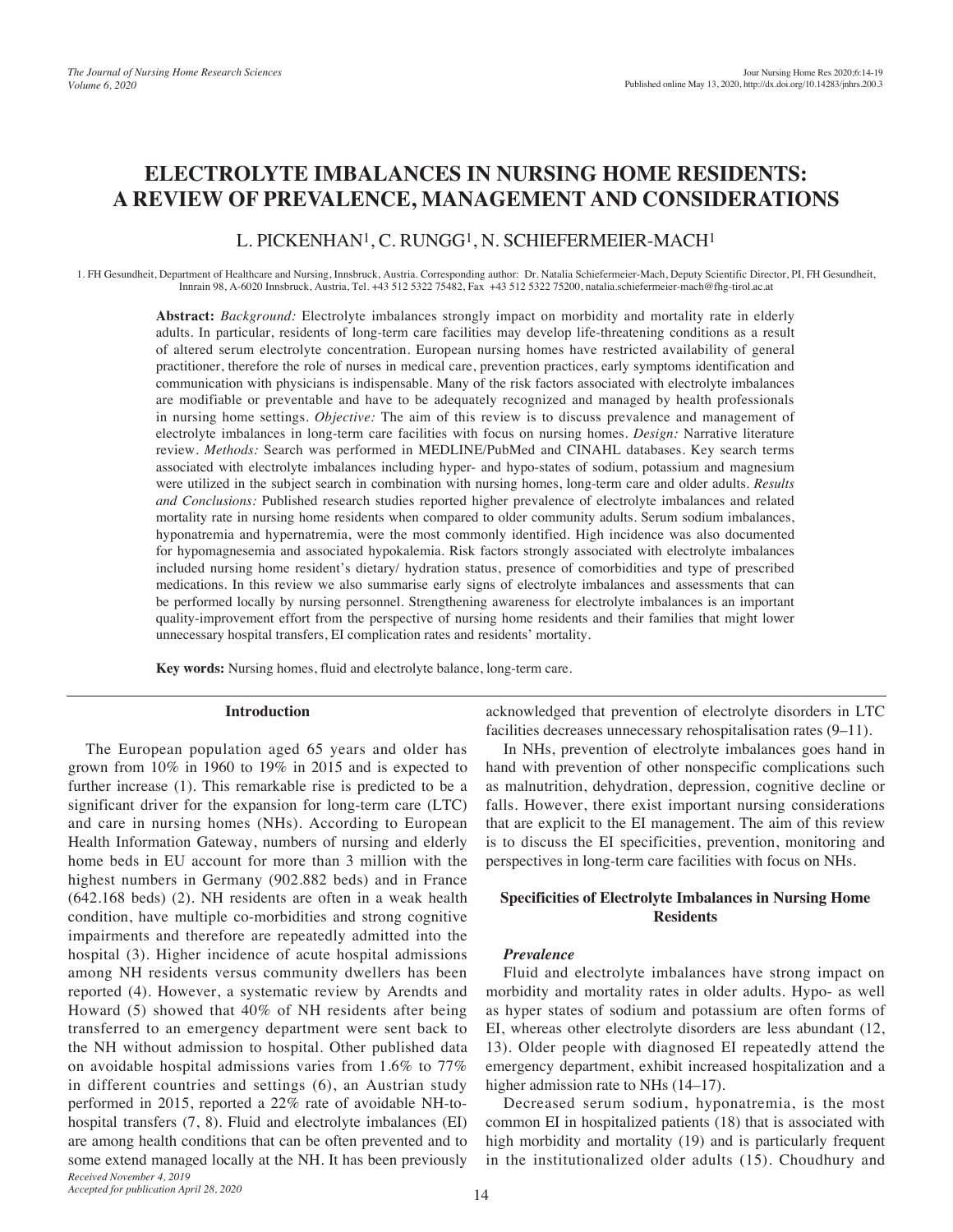### *THE JOURNAL OF NURSING HOME RESEARCH SCIENCES©*

co-authors examined NH and older community residents with diagnosed hyponatremia during hospitalization and analyzed risk factors for adverse outcome of this EI. It was found that NH residents were 43-fold more likely to be hospitalized with hyponatremia (Na <135mmol/L) and 16-fold more likely to be admitted with serum Na <125mmol/L than older community patients (14). Miller et al. reported 18% prevalence of hyponatremia among NH residents, whereas solely a prevalence of 8% was recorded in the age-matched ambulant population. The incidence in this study for hyponatremia in NH residents was detected with 53% (20).

Hypernatremia (Na>145mmol/L) is another common EI associated with a high mortality rate (21, 22). In most cases increased serum sodium reflects total body water loss (23–25). In NH residents, hypernatremia is considered avoidable as it goes hand in hand with the prevention of dehydration. Despite this, dehydration was shown as a common reason of admission to hospital in NH residents (26, 27). Wolff et al. collected data from 21.610 emergency patients older than 65 years and determined a 10-fold higher prevalence of hypernatremia (Na>145mmol/L) in patients admitted from NHs compared to those living at their private homes. These NH patients were dehydrated at admission to the hospital and, as a result, appear to be at a significantly greater risk of in-hospital mortality (28).

High serum potassium, hyperkalemia (K>5.0 mmol/L), is a life-threatening electrolyte disorder that can lead to arrhythmias and sudden cardiopulmonary arrest (29). Previous studies in older adults with chronic kidney disease showed up to 50% incidence of hyperkalemia (30). However, no prevalence of hyperkalemia was directly acquired in NH residents so far and this disorder is mainly discussed in association with chronic kidney impairment and RAAS-targeting medications (reninangiotensin-aldesterone system) (31). Hypokalemia (K<3.5 mmol/L) is occasionally seen in elderly patients and is often attributed to decreased potassium intake, loss through the gastrointestinal tract or urinary loss as a side effect of diuretic medication (21, 32, 33).

Hypokalemia is often associated with hypomagnesemia and hypocalcemia (34). Hypomagnesemia (Mg< 0.66 mmol/L) does not lead to clinically important symptoms until serum levels fall below 0.5 mmol/L. Life-threatening complications of hypomagnesemia arise when associated with hypostates of other electrolytes, such as calcium, phosphorus and potassium (35). The hypomagnesemia was found in 36% of the LTC patients; and amongst them 18% had severe hypomagnesemia (36). The same study found strong association between hypomagnesemia, hypokalemia, hypophosphatemia and hypokalemia and also increased mortality rates in EI-affected residents (36).

#### *Dietary and hydration status*

Dehydration and malnutrition were often reported in older adults (24, 37). Thirst response, taste sensation, appetite and food consumption decline with increasing age. Older people

are less hungry, consume a smaller amount of meals, eat more slowly, have fewer snacks between meals and become satiated more rapidly after meals. NH residents may not like the offered food due to visual appearance, lack of variety or the inability to address individual food preferences (13). It was suggested that also social factors and psychological stress contribute to malnutrition and decreased fluid intake (38).

Dehydration is acknowledged as a frequently occurring issue among NH residents (39). Dehydration was also reported as one of the most common reasons for emergency hospitalization of NH residents (40). Impairments of mental health, such as dementia, can also affect the sense of thirst resulting in an insufficient liquid supply. A further contributing factor is the immobility to independently gain access to drinks (24). Even with adequate drinking, fluid volume deficits may result from polyuria related to chronical diseases like kidney failure or diabetes (41). Additionally to the abovementioned factors, NH residents may fail to obtain enough liquids as they are depended on water supply and the support in drinking by nursing personnel (28, 42). Contributing psychological factors like a new living situation or shame and fear to express intimate needs may lead to dehydration (40). Several excellent reviews describe the essential importance of drinking and eating especially for older adults and NH residents and thus addressing the complex and challenging matter for nurses to ensure the aforementioned (38, 43).

#### *Multimorbidity*

The prevalence of multimorbidity in NH residents was shown to reach up to 82% (44). The presence of multimorbidity strongly increases the risk to develop EI (45, 46). Clearly, acute and chronic kidney diseases lead to imbalances of all body electrolytes (24, 47). Diabetes mellitus was shown to be associated with hyponatremia and hypomagnesemia (48). Both hypertension and hypotension are strong risk factors for development of EIs. Chronic hypertension was identified as a significant risk factor for hypokalemia and hyponatremia (47, 48). Hypertension itself may also be not a cause, albeit a consequence of hypernatremia, hypercalcemia and hypomagnesaemia (49).The syndrome of inadequate antidiuretic hormone secretion is strongly associated with hyponatremia in the older population (24). Serious hypernatremia and hypomagnesemia may also be a result of an increased loss of water in course of acute infections, emesis or diarrhea (50). Among other important factors, swallowing difficulty (dysphagia), dental problems, alcohol abuse, impaired mental cognition (for example dementia), should alert nurses as these conditions are associated with an increased risk of developing EIs and dehydration (51). Another recurrent problem, urine and bowel incontinence, is a common condition in NH residents and a significant health problem. The prevalence of incontinence worldwide is ranging from 3% to 17% with a high rate of unrecorded cases (52). Frequently going to the toilet, particularly at night, can result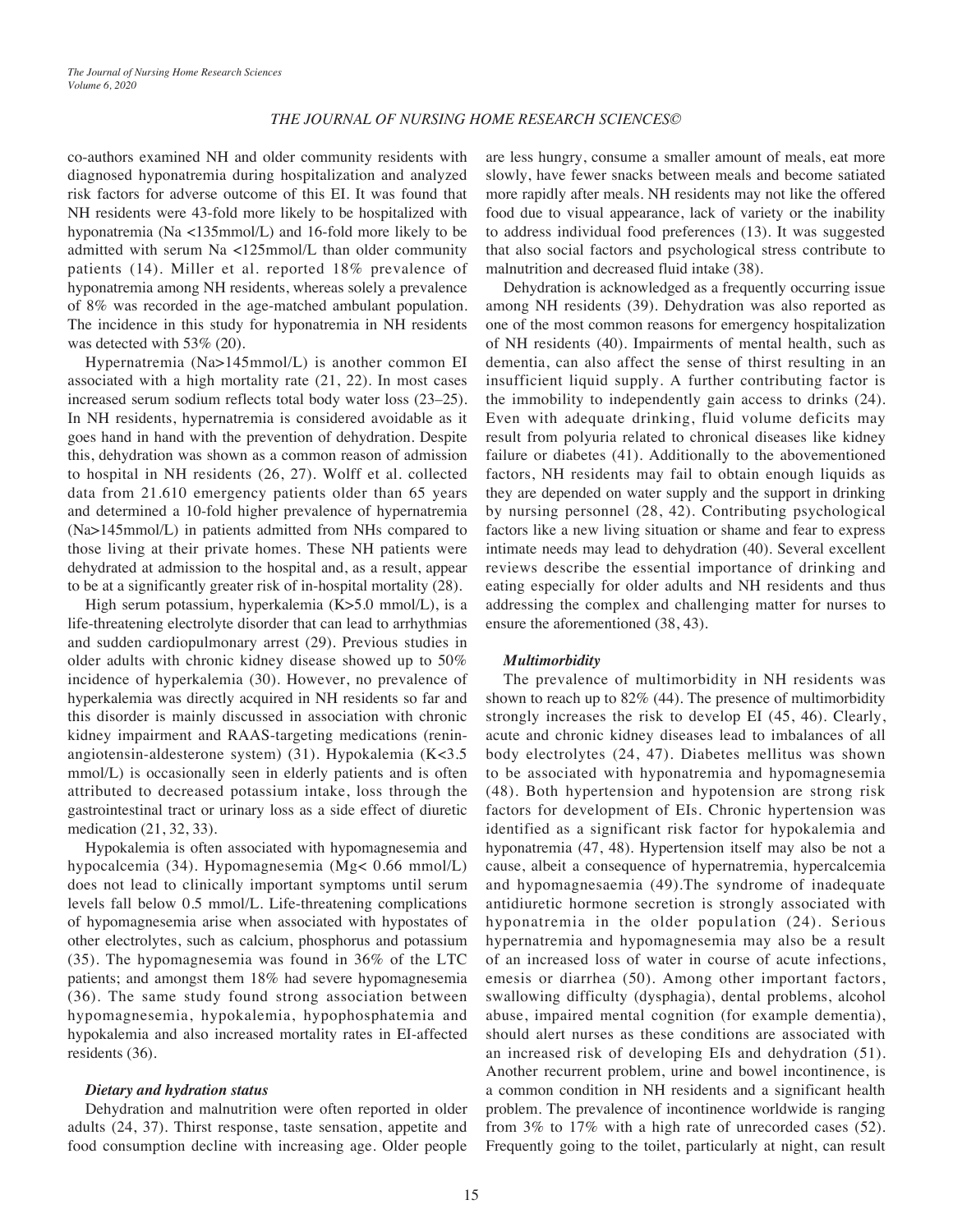## *DO PHYSICAL FUNCTION IN NURSING HOME RESIDENTS CHANGE DURING THEIR STAY?*

**Figure 1**

Prevention and early detection of electrolyte imbalances. Risk assessment categories, additional tests currently available at NH, perspectives and outcome of EI management are illustrated



EI - electrolyte imbalance, NH - nursing home, BIA - bioelectrical impedance analysis, DRAC – Dehydration Risk Appraisal Checklist, MNA - Mini Nutritional Assessment, RAI-MDB - Resident Assessment Instrument RAI-MDB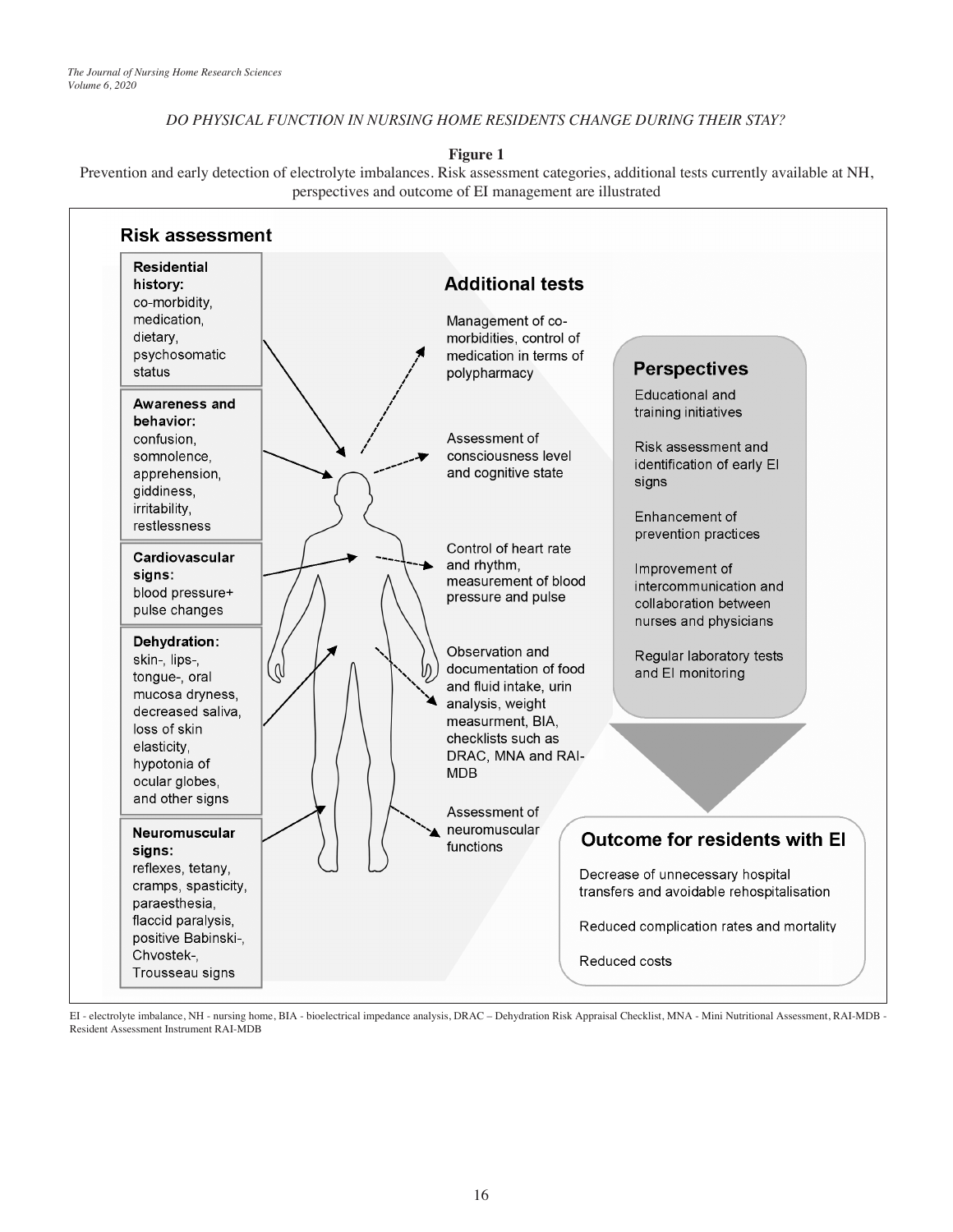### *ELECTROLYTE IMBALANCES IN NURSING HOMES*

in a heavy burden for older NH residents. Feelings of shame or anxiety can lead, consciously or unconsciously, to little or no drinking in order to reduce incontinence and toilet use. As a consequence this may lead to dehydration and sodium imbalance (16, 38).

#### *Polypharmacy*

NH residents with chronical diseases receive multiple medications. It was shown that more than 70% of NH residents from eight European countries obtain five or more medications regularly (53). Many medications commonly used in NHs may cause strong EIs: diuretic drugs, medicaments against cardiovascular diseases, analgesics, non-steroidal antiinflammatory drugs, laxatives and antidepressants were shown to cause EIs (48, 54). It was revealed that administration of psychotropic drugs (phenothiazines, butyrophenones, benzodiazepines, tricyclics, serotonin-reuptake inhibitors), antiepileptic drugs (carbamazepine, oxcarbazepine), anti-cancer drugs (prostaglandin-synthesis inhibitors, cyclophosphamide), opiate derivatives, thiazide diuretics and desmopressin are associated with hyponatremia, whereas lithium, vasopressin V2 receptor antagonists, loop diuretics and mannitol may induce hypernatremia (55). Thiazide and loop diuretics were also linked to hypokalemia as well as hypomagnesemia (48). Medications to treat hypertension (angiotensin converting enzyme inhibitors, renin inhibitors, angiotensin receptor blockers), heparin and nonsteroidal anti-inflammatory drugs were shown to interfere with urinary excretion of potassium (55).

#### *Management of Electrolyte Imbalances in Nursing Homes*

In many European countries, NHs are not required to employ GP and are not equipped with diagnostic and therapeutic resources (7, 8, 56). In Norway for instance, roles or duties of physician in NH are not specified in legal protocols and they are not obliged to provide medical service at all times (57). In Germany and Austria, NH residents can choose their physician freely but the availability of GP is often limited (8, 57, 58). Only 25% of German NHs were reported to have a contract with GP and accessibility of physician outside working hours is not organized  $(57)$ . Thus, nursing personnel is solely responsible for residents' care, prevention practices, early symptoms identification and communication with physician. Current EI management and perspectives in the NH setting are summarized in Figure 1 and discussed below.

### *Initial Management*

A new admission into a NH is the essential moment to review and document resident's medical history. In case of unclear documentation and/or cognitive impairment of residents, it is important to contact the family and GP. Medical history records have to include questions about chronic diseases, injuries, use and dosage of specific medication received up to the day of NH admission. In some cases existing

prescription of medication might be reconsidered to decrease strong side effects and optimize the NH resident's quality of life (59). Thorough analysis of NH resident medical history and protocol of current health status will not only support the estimation of a given risk for EI, but also in many cases help nurses to prevent potential future problems.

In clinical practice, it is recommended to regularly monitor serum electrolytes in diseased and older adults. Laboratory tests are performed in hospital settings or are prescribed by GP. However, diagnostic options, medical care and availability of GP at NHs vary among different countries and even within one county. Therefore, it should be recommended to perform blood/ urine biochemical testing short after NH admission and also plan future monitoring schedules.

#### *Monitoring and Prevention Practices*

Regular practices should be applied locally in the NH settings in order to avoid unnecessary stress of hospital transfer. Moreover, NH nurses cannot rely on one-time procedure/ test, but instead they should have the possibility to perform electrolyte EI checks at a regular basis in order to monitor changes. Thus, compared to hospital settings, the system of EI management in NHs may be absent or not clearly stated.

Nursing considerations in EI management include recognition of multiple factors, in case of noticed abnormalities interaction with/report to GP is obligatory:

- Assessment of hydration and nutrition status
- dehydration and malnutrition can be prevented and to some extend improved by nursing stuff, assessment and monitoring can be performed in NH

assessment includes monitoring of food and fluid intake/ output, body weight measurements, checking vital signs as well as skin, mouth and eye assessments, blood pressure and pulse rate, capillary and foot vein refill, and analysis of urine colour and volume (43);

hydration status can be also assessed by bioelectrical impedance analysis (BIA) and checklists /assessment tools such as Dehydration Risk Appraisal Checklist (DRAC) (60), The Mini Nutritional Assessment (MNA) (61) or as a part of more general assessment tools, for instance Resident Assessment Instrument RAI-MDB (62)

assessment can be performed monthly/weekly or more often according to the GP prescription for the high risk residents;

• Clinical signs and symptoms of dehydration

checking of dehydration clinical signs and symptoms can be performed in NH (see above); clinical signs include dryness of tongue, oral mucosa and/or lips, decreased saliva, dryness of skin and loss of elasticity, hypotonia of ocular globes, changes in urine including low volume, dark colour, increased pulse rate, low blood pressure, increasing confusion, lethargy, agitation or headache.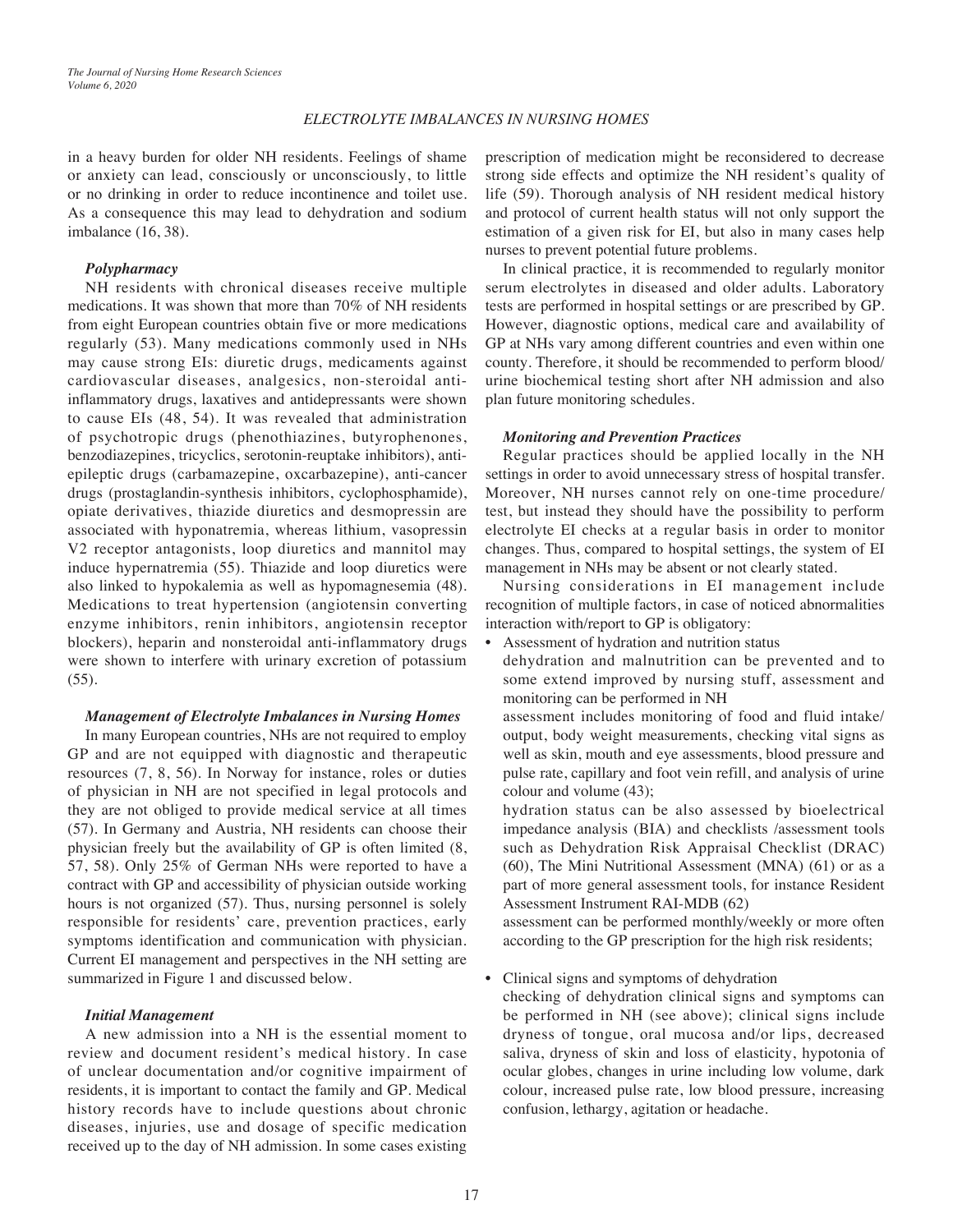#### *THE JOURNAL OF NURSING HOME RESEARCH SCIENCES©*

# • Monitoring of kidney function

additional to weight/fluid monitoring, renal function laboratory values should be checked annually, interaction with GP is required for monitoring schedules and prescription

- Cardiovascular symptoms blood pressure, pulse and heart rhythm measurements can be performed in NH
- Vital signs and neurological assessment regular monitoring of vital signs can be performed in NH, nurses should be educated also about neurological signs of EIs and encouraged to check recurrently for warning signs

#### *Education and Training*

Since the capacity of NHs to manage EIs can be limited due to the absence of diagnostic equipment and lack of GP professional input, the role of nurses becomes indispensable (7,8,56). Nurses are often responsible for the decision-making of resident transfer to hospital. Previous studies showed that registered nurses (RNs) and to some extend assistant nurses (ANs) possess a high degree of self-responsibility in ensuring NH medical care and hospital transfer (63).

Insufficient geriatric knowledge of nurses results in difficulties in early sign interpretation and delays in symptom recognition. A critical review of nursing staff education showed a strong need to improve training in NH settings (64, 65). It has been documented that the professional knowledge of fluid and electrolyte balance amongst nurses is insufficient (66, 67). There is a major gap in the way EIs are managed (68) and nursing staff fail to appreciate the susceptibility of NH residents with electrolyte abnormalities to poor health outcomes (69). Our preliminary data from a survey performed among Austrian NH staff (RNs and ANs) revealed that 86% of nurses described their knowledge about body electrolytes as "insufficient" and 93% of participants have high interest in further professional training to this topic (our unpublished data).

Under these circumstances, prevention and early detection become crucial. As long as there is no legal obligation to organize regular presence of physician, more emphasis should be given on educational initiatives for NH nurses. Training courses should include information and advice relating the risk factors for EIs, drinking and dietary principles as well as possible complications. Nurses also need decisionsupport tools, strong interprofessional communication skills and possibility to contact GP at any time. Residents with re-occurring EI or recognized high risk to develop the latter should undergo regular assessments, which are preferably performed within the NH. Availability of point-of-care testing could provide a good opportunity for consistent electrolyte monitoring. Consequently, revision of the dietary plan and drinking protocols should be addressed. It is important not only to monitor for symptomatic improvement or signs of deterioration but also to track the rate of correction. It may also be suggested to establish robust outcome measures to assess the EI management within NH including hospital transfer rates, complication rates, residents' mortality and costs calculation.

#### **Conclusions and Perspectives**

Older residents of NH are at high risk to develop EIs. Compared to hospital settings, EI prevention and management in NH is the responsibility of nursing personal. Regular assessments performed locally in NH, additional educational and training initiatives for nursing personnel and improved interprofessional communication are strongly suggested to ensure good quality of long-term care in NH settings.

*Methods, Data Sources:* Search was performed in MEDLINE/PubMed and CINAHL databases. Key search terms associated with electrolyte imbalances including hyper- and hypo-states of sodium, potassium and magnesium were utilized in the subject search in combination with nursing homes, long-term care and older adults. The full texts of research papers were reviewed prior to their inclusion according to the Strobe guidelines.

*Conflict of Interest Disclosure:* All participating authors declare no conflict of interest

*Acknowledgment:* We want to thank Dr. Sandra Schaffenrath for writing assistance, language editing, and proofreading of the manuscript.

#### **References**

- 1. World Health Organization (WHO). European Health Information Gateway: % of population aged 65+ years [Internet]. 2015 [updated 2019 Oct 8]. Available from: https://gateway.euro.who.int/en/indicators/hfa\_13-0030-of-population-aged-65plusyears/visualizations/#id=18816&tab=table
- 2. World Health Organization (WHO). European Health Information Gateway: Numbers of nursing and elderly home beds [Internet]. 2015 [updated 2019 Oct 1]. Available from: https://gateway.euro.who.int/en/hfa-explorer/#fDgBcquLtK
- 3. Grabowski DC, O'Malley AJ, Barhydt NR. The costs and potential savings associated with nursing home hospitalizations. Health Aff (Millwood). 2007;26(6):1753–61. doi:10.1377/hlthaff.26.6.1753
- 4. Graverholt B, Riise T, Jamtvedt G, Ranhoff AH, Krüger K, Nortvedt MW. Acute hospital admissions among nursing home residents: a population-based observational study. BMC Health Serv Res. 2011;11126. doi:10.1186/1472-6963-11-126
- 5. Arendts G, Howard K. The interface between residential aged care and the emergency department: a systematic review. Age Ageing. 2010;39(3):306–12. doi:10.1093/ageing/afq008
- 6. Renom-Guiteras A, Uhrenfeldt L, Meyer G, Mann E. Assessment tools for determining appropriateness of admission to acute care of persons transferred from long-term care facilities: a systematic review. BMC Geriatr. 2014;1480. doi:10.1186/1471-2318-14-80
- 7. Kada O, et al. Vom pflegeheim ins krankenhaus und wieder zurück… Eine multimethodale analyse von krankenhaustransporten aus alten- und pflegeheimen [From the nursing home to hospital and back again… A mixed methods study on hospital transfers from nursing homes]. Z Evid Fortbild Qual Gesundhwes. 2011;105(10):714–22. ger. doi:10.1016/j.zefq.2011.03.023
- 8. Kada O, Janig H, Likar R, Cernic K, Pinter G. Reducing Avoidable Hospital Transfers From Nursing Homes in Austria: Project Outline and Baseline Results. Gerontol Geriatr Med. 2017;32333721417696671. doi:10.1177/2333721417696671
- 9. Kramer A, Eilertsen T, Goodrich G, Min S-j. Understanding Temporal Changes in and Factors Associated with SNF Rates of Community Discharge and Rehospitalization. Washington, DC: Medicare Payment Advisory Commission [Internet]. 2007 [cited Mai 14, 2019];(E4016381):1–47. Available from: http://67.59.137.244/documents/Jun07\_SNF\_contractor\_CC.pdf
- 10. Intrator O, Zinn J, Mor V. Nursing home characteristics and potentially preventable hospitalizations of long-stay residents. J Am Geriatr Soc. 2004;52(10):1730–6. doi:10.1111/j.1532-5415.2004.52469.x
- 11. Saliba D, et al. Appropriateness of the decision to transfer nursing facility residents to the hospital. J Am Geriatr Soc. 2000;48(2):154–63.
- 12. Balcı AK, et al. General characteristics of patients with electrolyte imbalance admitted to emergency department. World J Emerg Med. 2013;4(2):113–6. doi:10.5847/wjem.j.1920-8642.2013.02.005
- 13. Xing XS, Yamaguchi DT, Weintraub NT. A synopsis of phosphate disorders in the nursing home. Journal of the American Medical Directors Association.